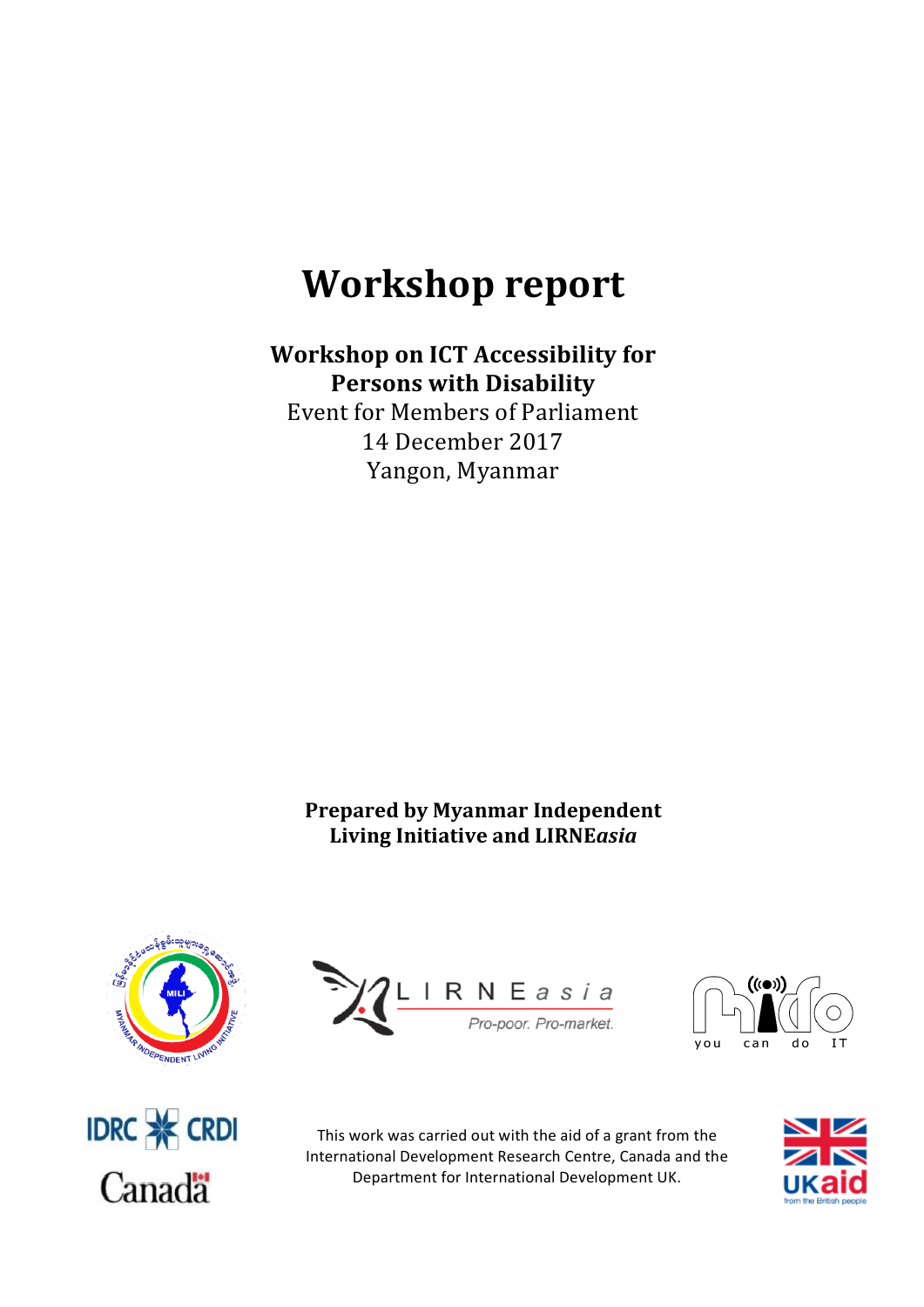## **Table of Contents**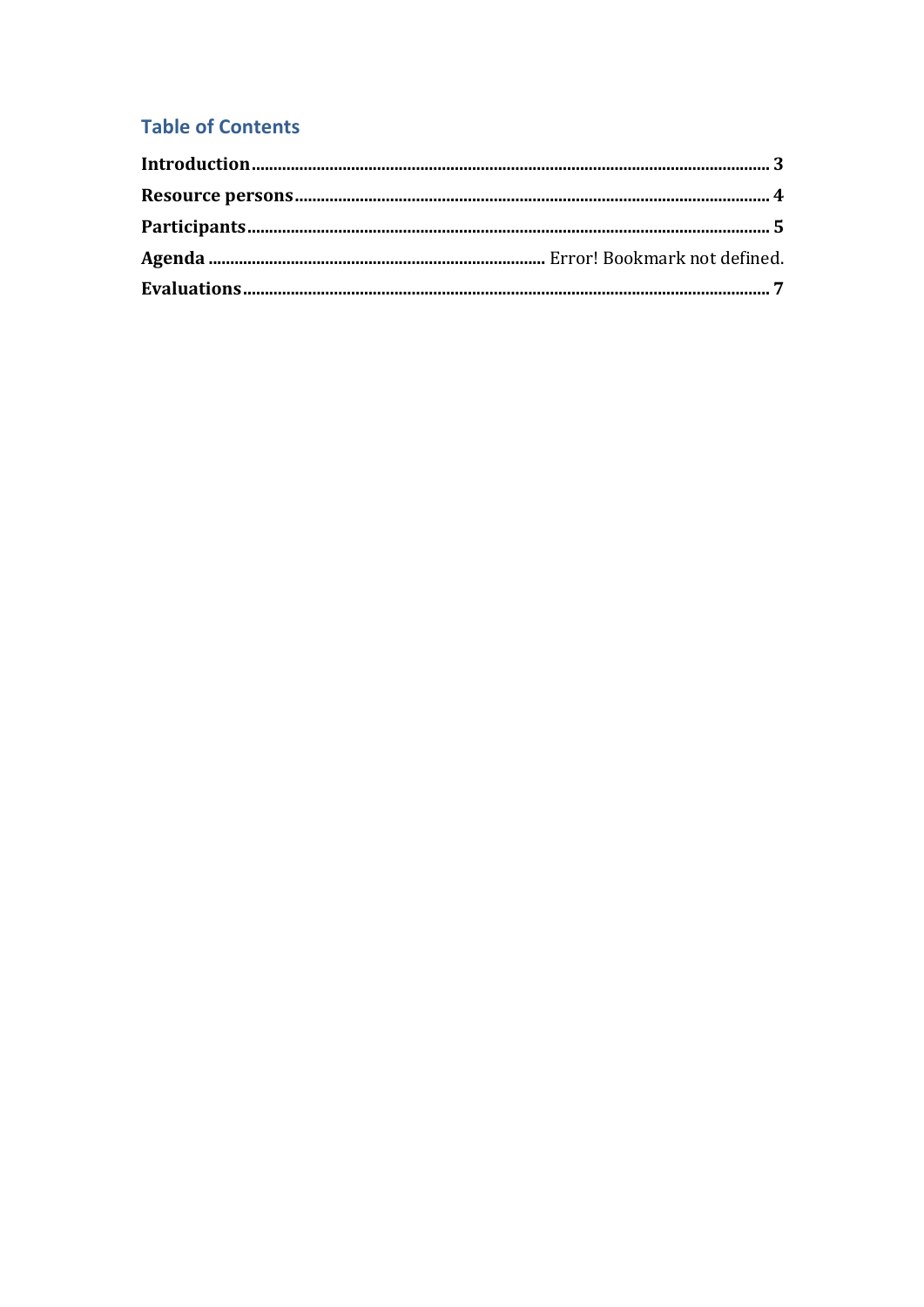## **Introduction**

Myanmar Independent Living Initiative (MILI), established in 2011, is a self-help organization led by disabled persons that has been working at various levels and fighting for equal rights, inclusion and independent living of people with multiple types of disabilities in Myanmar. MILI promotes disability access in employment, education, health, disaster-risk reduction, social-enterprise, social, political, electoral and public sectors.

LIRNEasia is a pro-poor, pro-market think tank established in 2004. It has been working on catalyzing policy change through research to improve people's lives in the emerging Asia Pacific by facilitating their use of hard and soft infrastructures through the use of knowledge, information and technology.

Myanmar ICT Development Organization (MIDO), established in 2012, uses Information and Communication Technology (ICT) as a tool for the development of the country by narrowing the digital divide in Myanmar; using ICT for the country's development and the safeguarding of human rights; and encouraging the emergence of good Internet policies for ICT users.

A half-day workshop for Parliamentarians was held on 14 December 2017 at the Summit Parkview Hotel, Yangon. The objectives of the workshop were;

a) To provide an opportunity to introduce the concept of ICT accessibility for the disabled 

b) Present the working document based on conversations with the disabled community at a workshop held on 12-13 December, to the Members of Parliament 

c) Get the Parliamentarians input on how to proceed with implementing ICT accessibility in the country.

All three objectives were met. The concept of accessibility, Myanmar's progress in the ICT sector, and international commitments, along with global experiences and the economics of implementation, were presented to the Parliamentarians. The working document from the previous day's workshop, which specified a number of recommendations including the signing and ratification of the Marrakesh Treaty, was presented. Much engagement was seen from the MPs, with the Parliamentarians inviting the organizers of the workshop to submit proposed legislation to the Parliament to be taken up officially.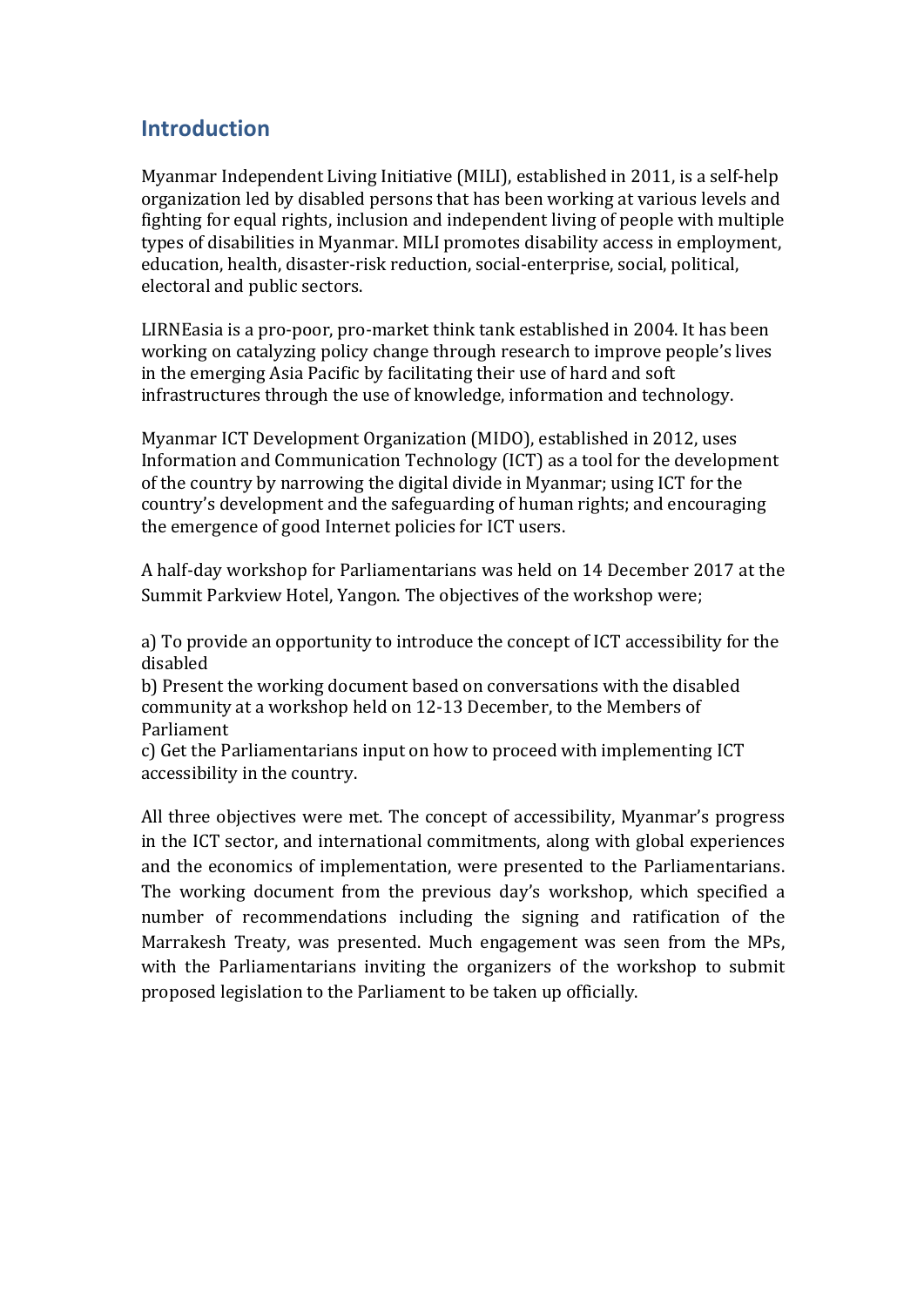#### **Resource persons**

- **Nay Lin Soe, Co-Founder and Counselor of MILI** is a person with physical disability and wheelchair user. He also serves as advocate for disability rights and has experience working with disability movement for 15 years. He was the recipient of the 2016 Charles T. Manatt Democracy Award, awarded by the International Foundation for Democratic Systems. He is the joint-secretary of the Disability Advisory Committee charged with drafting national disability law. He has done and delivered numerous disability inclusion trainings for UN agencies, international NGOs, local NGOs, government ministries, media organizations and DPOs in Myanmar.
- **Rohan Samarajiva is the founding Chair of LIRNEasia.** an ICT policy and regulation think tank active across emerging Asia and the Pacific. He was CEO from 2004 to 2012. His most recent co-authored book (2013) is entitled "Information Lives of the Poor," and was published in English, French, Spanish and Burmese. Samarajiva was Team Leader at the Sri Lanka Ministry for Economic Reform, Science and Technology (2002-04) responsible for infrastructure reforms, including participation in the design of the USD 83 million e Sri Lanka Initiative. He was Director General of Telecommunications in Sri Lanka (1998-99), a founder director of the ICT Agency of Sri Lanka (2003-05), Honorary Professor at the University of Moratuwa in Sri Lanka (2003-04), Visiting Professor of Economics of Infrastructures at the Delft University of Technology in the Netherlands (2000-03) and Associate Professor of Communication and Public Policy at the Ohio State University in the US (1987-2000). Samarajiva was Policy Advisor to the Ministry of Post and Telecom in Bangladesh (2006-09).
- Nirmita Narasimhan is a Senior Fellow and Policy Director at G3ict working in the areas of policy research and advocacy related to IP reform and technology access for persons with disabilities. She is involved in drafting the Indian National Policy for Electronic Accessibility and also works closely with different departments of the Government of India to bring accessibility into their policies and programmes. She has authored several reports on accessibility, which are being used by policymakers worldwide. She has also presented papers on ICT and Accessibility at international fora like the IGF. She has also participated in the World Blind Union Treaty negotiations at WIPO. Nirmita has won several awards for her work, one of which was the National Award for Empowerment of Persons with Disabilities, which she received from the President of India in December 2010. Her educational background includes degrees in Law, German and Music. She has prepared research reports in the capacity of ITU accessibility expert, on making mobile phones and services accessible for persons with disabilities in Nepal and Afghanistan. These reports study the existing legal and policy framework for e-accessibility in these countries and makes specific policy recommendations for these.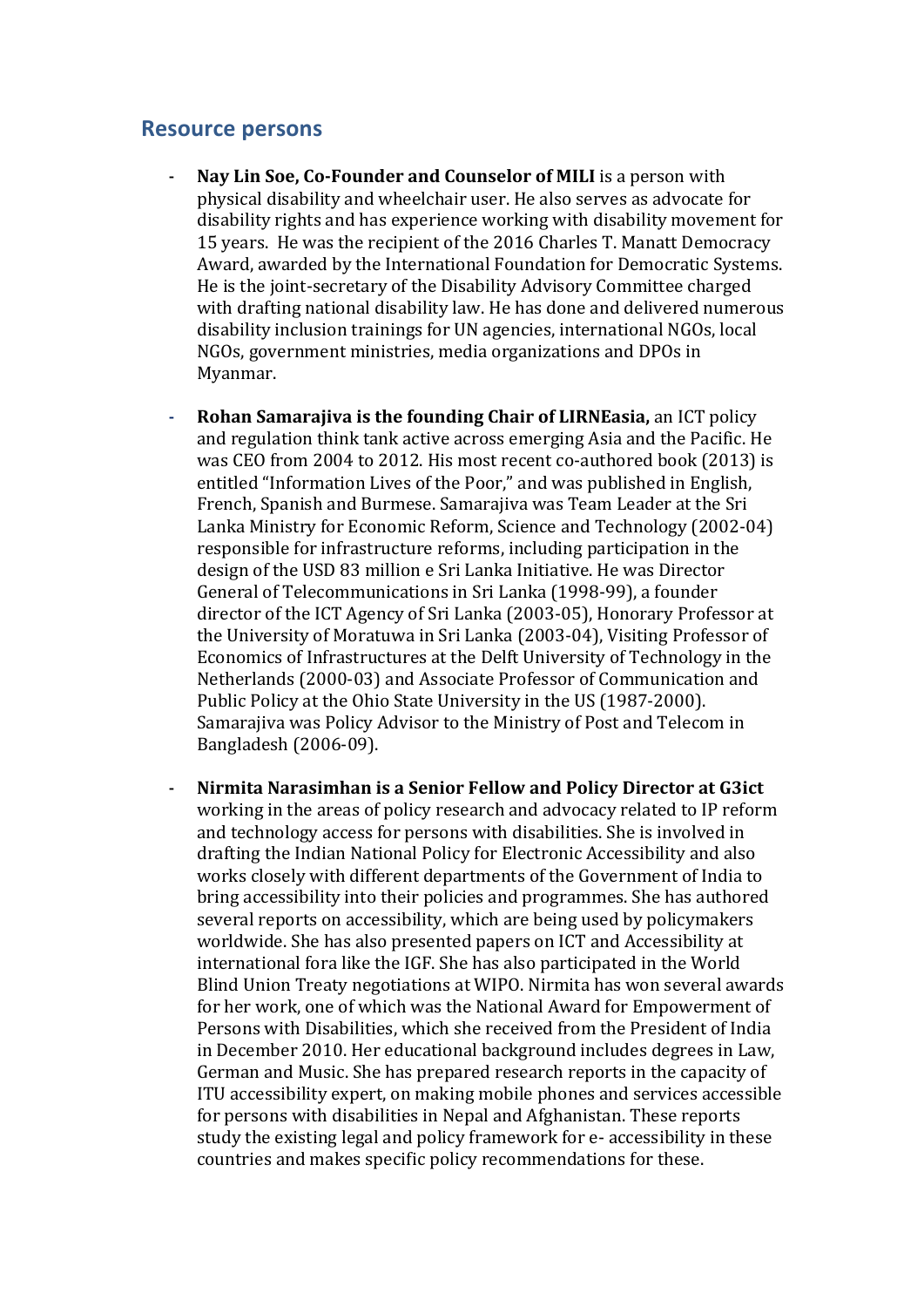- **Yatanar Htun is co-founder of MIDO** an ICT-focused non-governmental organization in Myanmar. She leads the Digital Security team in MIDO and is also interested in programs focusing on using data for social change. She has attended international workshops and conferences around digital security and has been providing support to human rights defenders and journalist in Myanmar since 2012.
- **Yu Ya Thu, Co-Founder and CEO of MILI** is a person with physical disability. She has worked for disability movement for 12 years. She is an advocate and trainer for disability rights and women rights. And she is a member of national committee for the rights of PWDs in Myanmar. She has delivered disability trainings for various organizations in local
- settings.
- **Yu Yu Swe is a coordinator of MILI and the head of program & quality** of MILI Political Institute. She formerly worked for the Ministry of Social Welfare, Relief and Resettlement, retiring as a Director of the Ministry. She has experience in delivering disability inclusion lectures and her area of expertise is facilitating inclusive training.

## **Participants**

The event saw the participation of 23 Members of Parliament from the Myanmar Union Parliament and the Yangon Regional Parliament.

#### **Members of Parliament**

Aung Myat Phyo **Aung Aye Aye Mar** Aye Mya Mya Myo **Ba** Myo Thein Dr.Htay Kywe **Dr.May Win Myint** Khin Moh Moh Aung **Kyaw** Min Han Kyaw Naing **Kyaw** Nanda Aung Kyi Pyar Moe Moe Su Kyi Moe Myint **Myint** Lwin Phay Chit **Phyo Phyo Thin** Soe Aung Soe Pa Pa Hlaing Thaung Htut Thin Thin Myint Tun Myint **Tun Myint** Yin Yin Myint Zin Min Htwe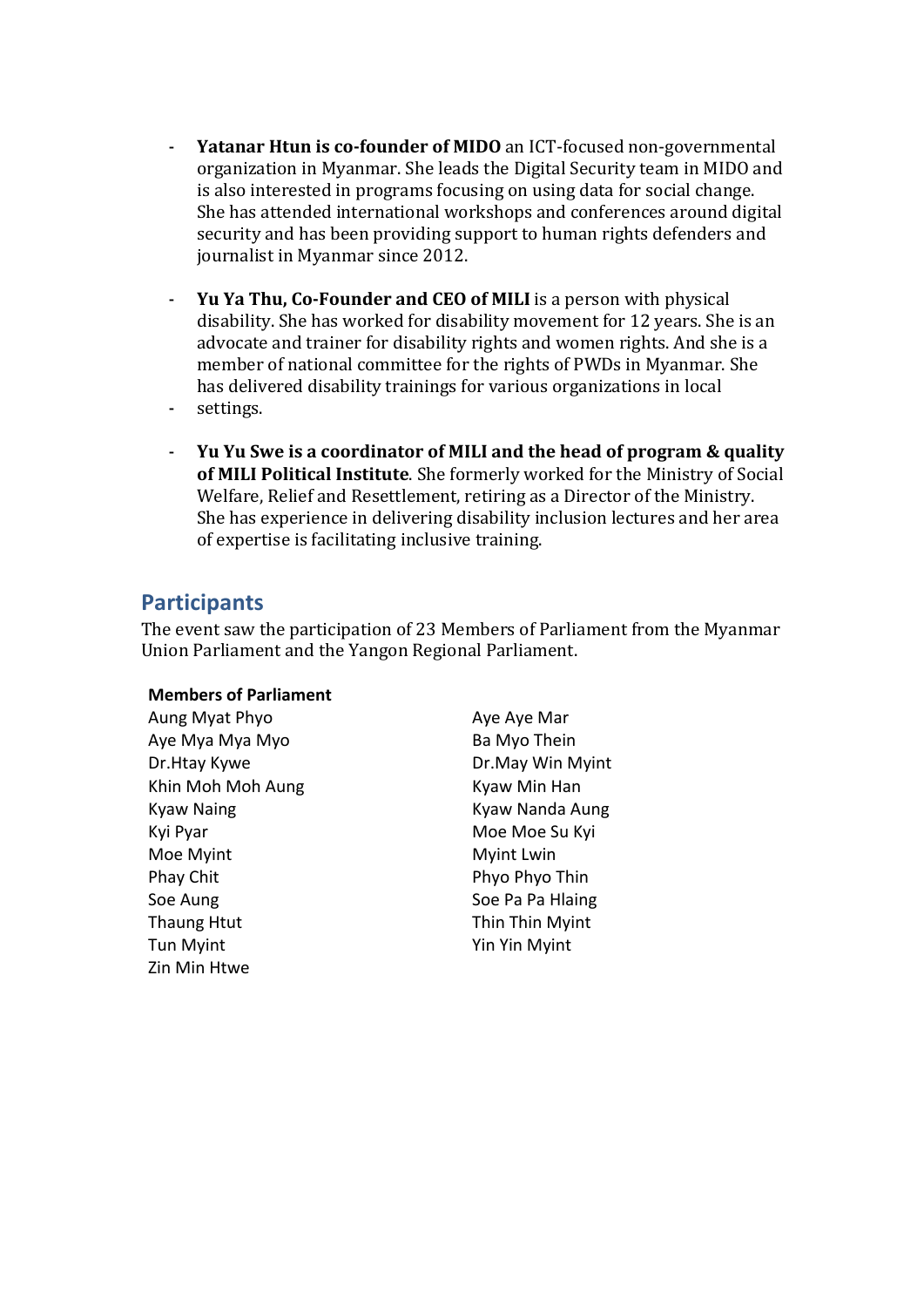## **Agenda**

| <b>Time</b> | <b>Topic</b>                                                                                                                     | <b>Facilitator</b>                                                                                                    |
|-------------|----------------------------------------------------------------------------------------------------------------------------------|-----------------------------------------------------------------------------------------------------------------------|
| 0900-0930   | Registration                                                                                                                     |                                                                                                                       |
| 0930-0945   | Opening remarks                                                                                                                  | Dr. Htay Kywe, Chair of Citizen's<br>Fundamental Rights, Democracy<br>and Human Right Committee -<br>Amyothar Hluttaw |
|             | Welcome remarks                                                                                                                  | Aung Ko Myint, Chair of<br><b>Myanmar Federation of PWDs</b>                                                          |
| 0945-1000   | Introduction to the concept of<br>accessibility and sensitization to<br>disability issues                                        | Nay Lin Soe, MILI                                                                                                     |
| 1000-1015   | Question and answer session                                                                                                      |                                                                                                                       |
| 1015-1030   | ICTs in Myanmar                                                                                                                  | Yatanar Htun, MIDO                                                                                                    |
| 1030-1045   | Question and answer session                                                                                                      |                                                                                                                       |
| 1045-1100   | Myanmar's national and<br>international commitments<br>regarding accessibility for persons<br>with disability                    | Yu Yu Swe, MILI                                                                                                       |
| 1100-1115   | Tea break                                                                                                                        |                                                                                                                       |
| 1115-1200   | Implementing digital accessibility-<br>a global perspective                                                                      | Nirmita Narasimhan, PhD,<br>G3ict                                                                                     |
| 1200-1215   | Question and answer session                                                                                                      |                                                                                                                       |
| 1215-1230   | Pragmatic first steps in ensuring<br>accessible ICTs                                                                             | Rohan Samarajiva, PhD,<br>LIRNEasia                                                                                   |
| 1230-1245   | Question and answer session                                                                                                      |                                                                                                                       |
| 1245-1300   | Steps to implementation of<br>accessibility in Myanmar:<br>Opportunities and gaps-<br>presentation of results of DPO<br>workshop | Yu Ya Thu, MILI                                                                                                       |
| 1300-1315   | Question and answer session,<br>discussion                                                                                       |                                                                                                                       |
| 1315-       | Lunch                                                                                                                            |                                                                                                                       |